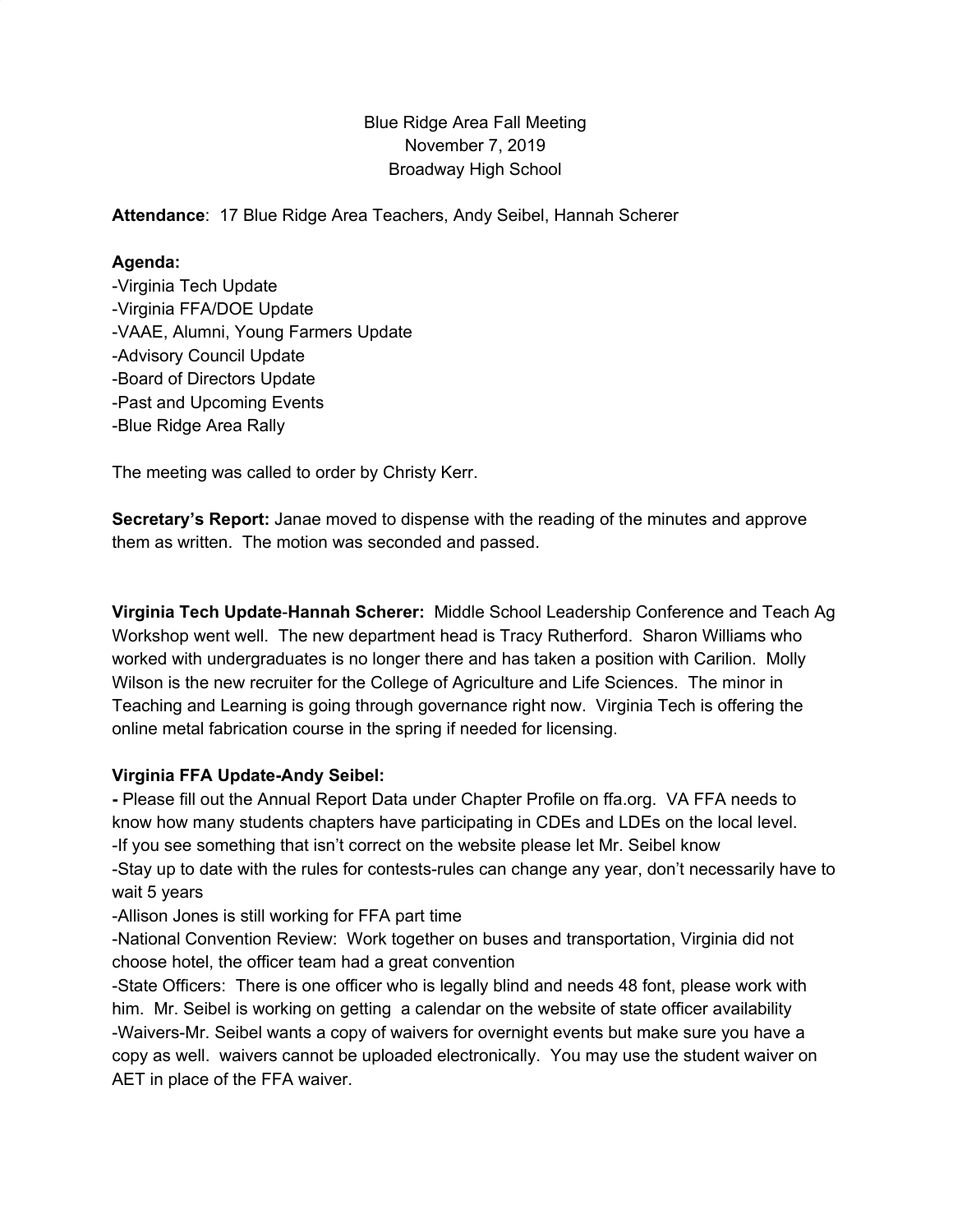### **DOE Update-Andy Seibel:**

-Please volunteer for curriculum reviews-you can do it virtually if you email LaVeta -You must teach FFA and SAEs in every class, all students should have an SAE, if they are doing their SAE in class it does not count towards degrees

-DOE has removed the SAE reporting requirements for CTE directors-Encourage CTE directors to share the importance of SAEs and encourage DOE to put it back in

### **VAAE-Christy Kerr:**

-Winter In-Service will be held January 31 and February 1 at Valley Career and Technical in **Fishersville** 

-If you have a workshop or speaker idea for Winter In-Service please email Christy

-AET was mentioned, Phil Fravel will be doing an Ag Mechanics workshop, there will be a middle and high school track, New Teacher workshop will be held the day before

-Summer Expo-Will be in Suffolk at the Hilton-July 20-23

-Going to Busch Gardens -Project WILD and WET Minute to Win It Prizes

## **Board of Directors-No Update**

### **Past and Upcoming Events**

\*Tractor Troubleshooting-September 18 \*Forestry-October 9 \*VAAE Winter In-Service-Jan 31-Feb 1 \*Spring Meeting-February 20 at Buffalo Gap \*Area Rally-March 10 at BRCC \*State Judging-April 22 and 23 \*Young Farmers of Virginia Conference-January 24-26 in Natural Bridge, Contest Applications due December 1, Please send pictures of everyone who applies for awards, registration forms due December 31 \*April 16-Tractor Operator's \*April 17-Stockman's \*April 18-Cattle Working \*April 21-State Forestry \*April 24-State Poultry

**COLT Conference:** If you have not paid your invoice, Jen will be contacting you

## **Area Rally**

-Ideas for Mock Contests: Turf Grass, Food Science, Discussion Meet, Poultry, Milk Quality-Dave Winston, Livestock-Dan Eversole, Soils, Agriscience Fair-Hannah Scherer -Decided to not have a guest speaker at the beginning